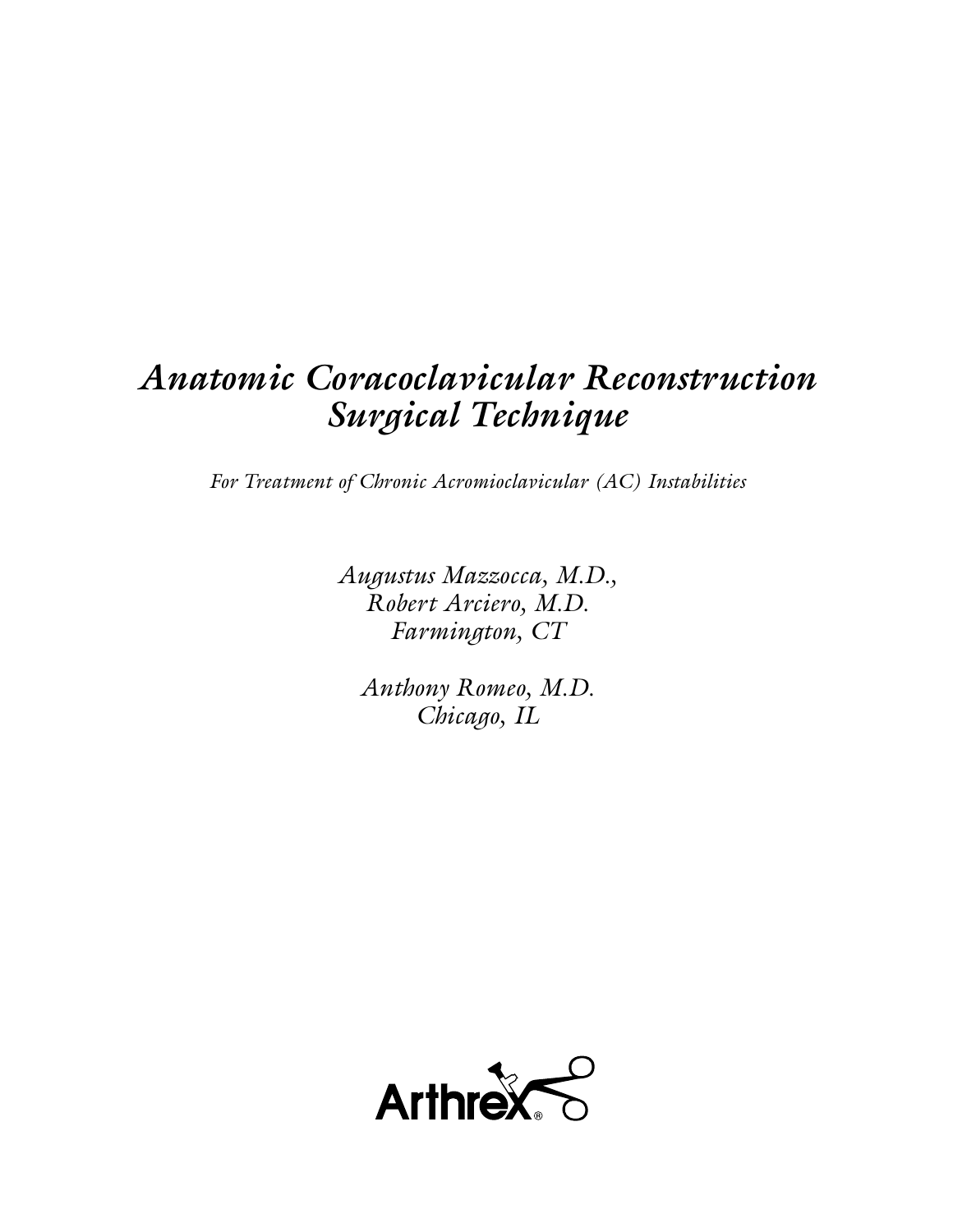# *Anatomic Coracoclavicular Reconstruction*

# *Introduction*

The modified Weaver-Dunn procedure involves transfer of the coracoacromial ligament into the distal end of the clavicle after approximately a 10 to 12 mm resection has been accomplished. This is augmented with a suture, tape, or screw that keeps the acromioclavicular joint reduced, while the ligament transfer heals. There have been numerous complications reported with this involving hardware migration and fracture, as well as infection and failure of fixation. Another criticism of this technique is that it may place the clavicle in a nonanatomic position, which can lead to dysfunction over time.

Finally, the acromioclavicular ligament at times may be insufficient and small, leaving an "unsatisfactory" feeling when reconstructing this joint, especially in the dominant arm of a contact athlete. The increasing rate of failures, in the nonanatomic position, led us to examine the literature in an attempt to recreate the anatomy more effectively.

Fukuda and coworkers1 stated, "*if maximum strength of healing after an injury to the acromioclavicular joint is the goal, all ligaments should be allowed to participate in the healing process*". This statement is the basis for our technique. Urist<sup>2</sup> determined that the acromioclavicular ligament was the primary restraint to anterior and posterior displacement, and the coracoclavicular ligament, specifically the conoid, resulted in an overall superior displacement or an inferior displacement of the entire scapulohumeral complex. Fukuda determined that the acromioclavicular ligament contributed about 50% of the total restraining torque for small amounts of posterior axial rotation by superior displacement (65%). The force contribution of the conoid ligament, to resist superior displacement, increased significantly to 60% of the total with further displacement. Lee and coworkers<sup>3</sup> reported that the trapezoid and conoid ligaments play a major role in limiting excessive acromioclavicular joint displacements in both the superior and posterior directions, while the inferior acromioclavicular capsule ligament is the major restraint to anterior translation. They agreed with

Fukuda's recommendation that the coracoclavicular, as well as the acromioclavicular joint capsule ligaments, should be considered for reconstruction.

Klimkiewicz and coworkers<sup>4</sup> confirmed and reported that the superior and posterior acromioclavicular capsule ligaments are the most important in preventing posterior translation of the clavicle to the scapula.

Finally Debski and coworkers,<sup>5</sup> advancing on past research, recommended that the conoid and trapezoid ligaments should not be considered as one structure when surgical treatment is considered and that capsular damage resulted in a shift of load to the coracoclavicular ligaments. They also reported that the intact coracoclavicular ligaments cannot compensate for the loss of capsular function during anterior/posterior loading, as occurs in type-II acromioclavicular joint injuries.

Based on these five studies and anatomical and clinical observations, we set about to produce an operative procedure that would recreate both the conoid and trapezoid coracoclavicular ligaments and augment any remaining superior and posterior acromioclavicular ligaments.<sup>10</sup>

The use of grafts for reconstruction of the acromioclavicular joint was first reported by Jones and coworkers.<sup>6</sup> In their study, an autogenous semitendinosus tendon graft was used to reconstruct the acromioclavicular joint. Lee et al<sup>7</sup> found that the semitendinosus graft stiffness was much closer than that of the acromioclavicular ligament transfer. They also found no statistical difference in load-to-failure among three tendon grafts tested (gracilis, toe extensors, and semitendinosus). They also found that stiffness after the suture and tape repairs was not significantly different from that after the tendon graft reconstruction. The clinical and biomechanical success of using semitendinosus autographs or allografts allowed us to modify these existing techniques and place them in an "anatomic" position. In the remaining sections of this paper, we describe the anatomic coracoclavicular ligament reconstruction.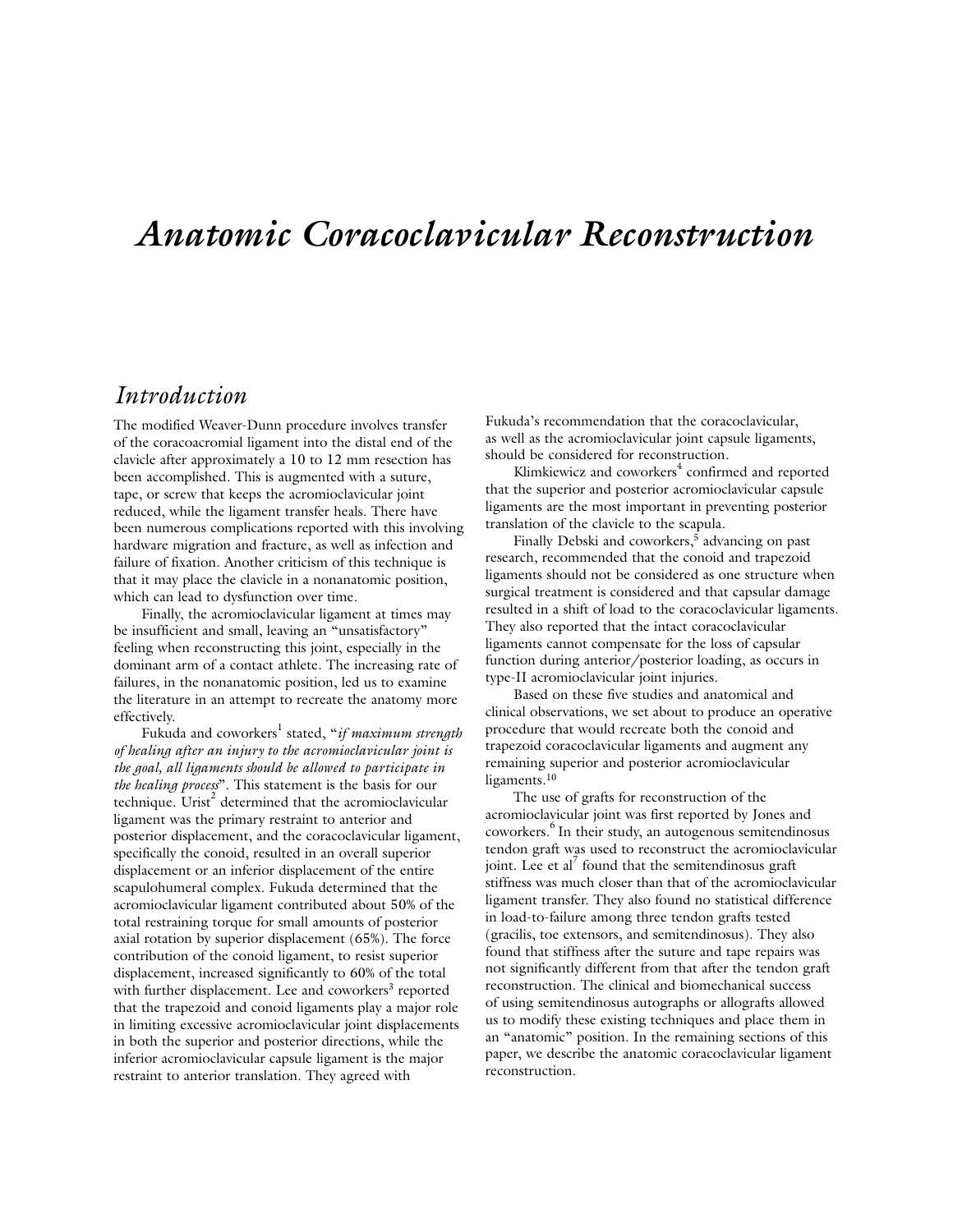# **SURGICAL PROCEDURE**

#### APPROACH

In osteological analyses of 120 clavicles, the mean length from the end of the clavicle, or the acromioclavicular joint, to the conoid ligament was  $46.3 \pm 5$  mm; the distance between the center of the trapezoid and the conoid medially was  $21.4 \pm 4.2$  mm.<sup>8</sup> Thus, we center our incision roughly 3.5 cm from the distal clavicle or acromioclavicular joint and make it curvilinear in the lines of Langer toward the coracoid process. Control of the superficial skin bleeders down to the fascia of the deltoid is accomplished with a needle-tip bovie. Once the entire clavicle is palpated, full-thickness flaps are made from the midline of the clavicle both posteriorly and anteriorly, skeletonizing the clavicle. This is done in the area of the coracoclavicular ligament (Fig. 1).

#### RETENTION VS. REMOVAL OF LATERAL CLAVICLE

For the surgeon who prefers to perform a distal claviculectomy, 10 mm of the distal clavicle is removed in a perpendicular fashion using an oscillating saw. The posterior one third of the distal clavicle is beveled with an oscillating saw or rasp to avoid potential contact with the spine of the scapula.

For the surgeon who prefers to leave the lateral clavicle intact for improved stability, the AC joint soft tissue should be opened carefully as it may be necessary to dissect scar at or below the joint to assist with anatomic reduction.

# GRAFT PREPARATION

Depending on surgeon preference, allograft or autograft (semitendinosus, anterior tibialis) can be used for this procedure. Lee and coworkers<sup>7</sup> found no difference in peak load-to-failure among semitendinosus, toe extensors, and gracilis tendons for reconstruction of the acromioclavicular joint.

This technique involves looping the tendon graft around the coracoid process or securing into the coracoid process and anchoring each tendon's free end in the clavicle with Tenodesis™ (interference) Screws. One to two Krakow sutures are placed in the two free ends of the graft and the graft is placed on the table in a moist sponge until the bone tunnels are prepared.

# GRAFT FIXATION TO CORACOID PROCESS - LOOP TECHNIQUE

Looping the graft around the base of the coracoid process can be facilitated by the Coracoid Graft Passers. In addition, a curved aortic cross-clamp (Satinsky clamp) and various suture passing devices can be used. At the same time that the graft is passed, a #2 FiberWire<sup>®</sup> is also passed around the base of the coracoid (Fig. 2).



# GRAFT FIXATION TO CORACOID - TENODESIS TECHNIQUE

The tendon graft is doubled over and secured with #2 FiberWire into the doubled-over portion of the graft for a distance of approximately 2 to 2.5 cm. Another #2 FiberWire suture is also weaved in a baseball-type fashion into the distal two tails of this graft. A 6 mm or 7 mm bone tunnel socket is then created in the base of the coracoid. The depth of this coracoid bone socket is approximately 15 to 17 mm. A Bio-Tenodesis Driver is assembled, and this device is used to dock the doubledover portion of the graft into the base of the coracoid bone socket. A bioabsorbable interference screw, 5.5 mm in diameter by 15 mm in length, is then placed, securing fixation of the graft in the coracoid.<sup>9</sup>

# BONE TUNNELS IN THE CLAVICLE

It is important to make the bone tunnels in as accurate a position as possible to recreate the coracoclavicular ligament. The complex osteological measurements provided are to aid the surgeon in finding the insertions of the conoid and the trapezoid and not meant as absolute numbers. A Drill Tip Guide Pin is used for placement of the tunnels. The first tunnel is for the conoid ligament, and that is roughly 45 mm away from the distal end of the clavicle in the posterior one half of the clavicle. (Fig. 1) The footprint of the conoid ligament is extremely posterior, along the entire posterior edge of the clavicle. That is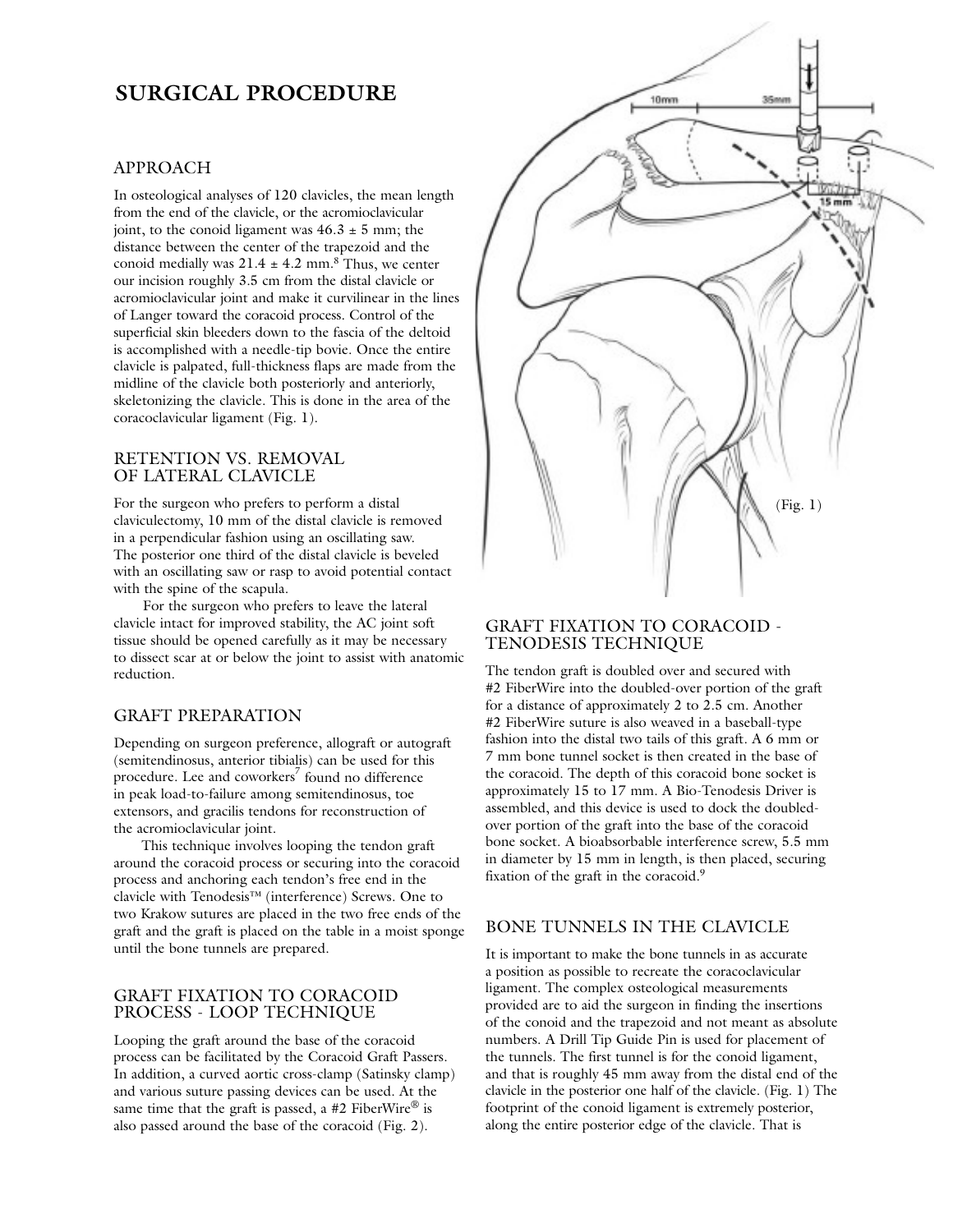why making this bone tunnel as posterior as possible is important. Once the guide pin is inserted in the direction of the eventual bone tunnel, the appropriate cannulated reamer is placed over the guide pin and confirmation that the tunnel will be as posterior as possible without "blowing out" the posterior cortical structure of the clavicle is established. The reamer size is proportionate to the outer diameter of the graft limb and the bone quality. The authors recommend using 5.5 mm x 8 mm PEEK Tenodesis Screws since this length accurately matches the thickness of the clavicle. Since the outer diameter of the PEEK Tenodesis Screw is 5.5 mm, generally you will start with a 5 mm or 5.5 mm reamer. If screw purchase upon insertion is too tight, "up ream" incrementally by half millimeter sizes until screw purchase is appropriate. The bone tunnel is created bicortically with the Cannulated Headed Reamer (Fig. 1) and the bone tunnel may be pretapped if the surgeon feels this is necessary. If 5.5 mm x 15 mm Bio-Tenodesis™ Screws are chosen, generally you will start with a 6 mm reamer. If the graft outer diameter is equal to or larger than 6 mm, use a reamer with an outer diameter of one-half millimeter larger than the graft outer diameter.

The same procedure is repeated for the trapezoid ligament. This is a more anterior structure than the conoid and is usually placed in the center point of the clavicle, approximately 15 mm away from the center portion of the previous tunnel. (Fig. 1) Two Drill Tip Guide Pins are used before reaming, to confirm accurate placement of the tunnels. The tunnels are reamed completely through the entire thickness of the clavicle. Copious irrigation follows to remove any bone fragments.





#### INTERFERENCE SCREW FIXATION OF GRAFT TO CLAVICLE

At this point, the more lateral limb of the biologic graft is taken and placed through the posterior/medial bone tunnel, recreating the conoid ligament. Next, the medial limb is fed through the anterior/lateral bone tunnel recreating the trapezoid ligament. Passing the limbs in this manner creates a crossing pattern of the biologic graft. At the same time that the graft is brought through, each limb of the #2 FiberWire should be fed through the respective bone tunnels as well. *Note: FiberWire limbs are fed straight through tunnels and not crossed* (Fig. 2). Passage of the graft through the tunnels can be facilitated with a Nitinol Graft Prep Needle. Alternatively, some surgeons prefer to use FiberTape®, instead of #2 FiberWire, for backup mechanical fixation.

Upper displacement of the scapulohumeral complex, by the assistant, reduces the acromioclavicular joint. A large point-of-reduction forceps placed on the coracoid process and the clavicle can assist, while securing the tendon grafts. The acromioclavicular joint should be over reduced during initial fixation due to an inevitable amount of creep in the tendon graft. With complete upper displacement on the graft ensuring its tautness, a 5.5 mm x 8 mm PEEK Tenodesis Screw is placed in either the posterior or anterior bone tunnels. The #2 FiberWire is brought up through the cannulation of this screw and cannulation of the driver. After assessment that screw fixation has been successful, the second PEEK Tenodesis Screw is placed in the final bone tunnel (Fig. 2). Alternatively, 5.5 mm x 15 mm Bio-Tenodesis Screws can be used. *Note: If 15 mm Bio-Tenodesis Screws are used, a 1.1 mm Nitinol guide pin can be used in the bone tunnel and through the cannulation of the Tenodesis Driver to guide screw orientation through the cortices during insertion. Nitinol guide pin and suture can not be run through driver cannulation at the same time.*

A C-arm can now be used to obtain Zanca view for confirmation of reduction. Next, the lateral portion of the remaining tendon graft should be routed to reconstruct the AC ligaments using sutures. The more medial portion of the graft should be sewn to the lateral limb. (Figs. 4-6). Alternatively, the remaining portions of the tendon graft can be sewn to each other as a tissue bridge between the screw heads using #2 FiberWire. Once both graft limbs have been secured, the #2 FiberWire is tied over the top (Figs. 3A and 3B).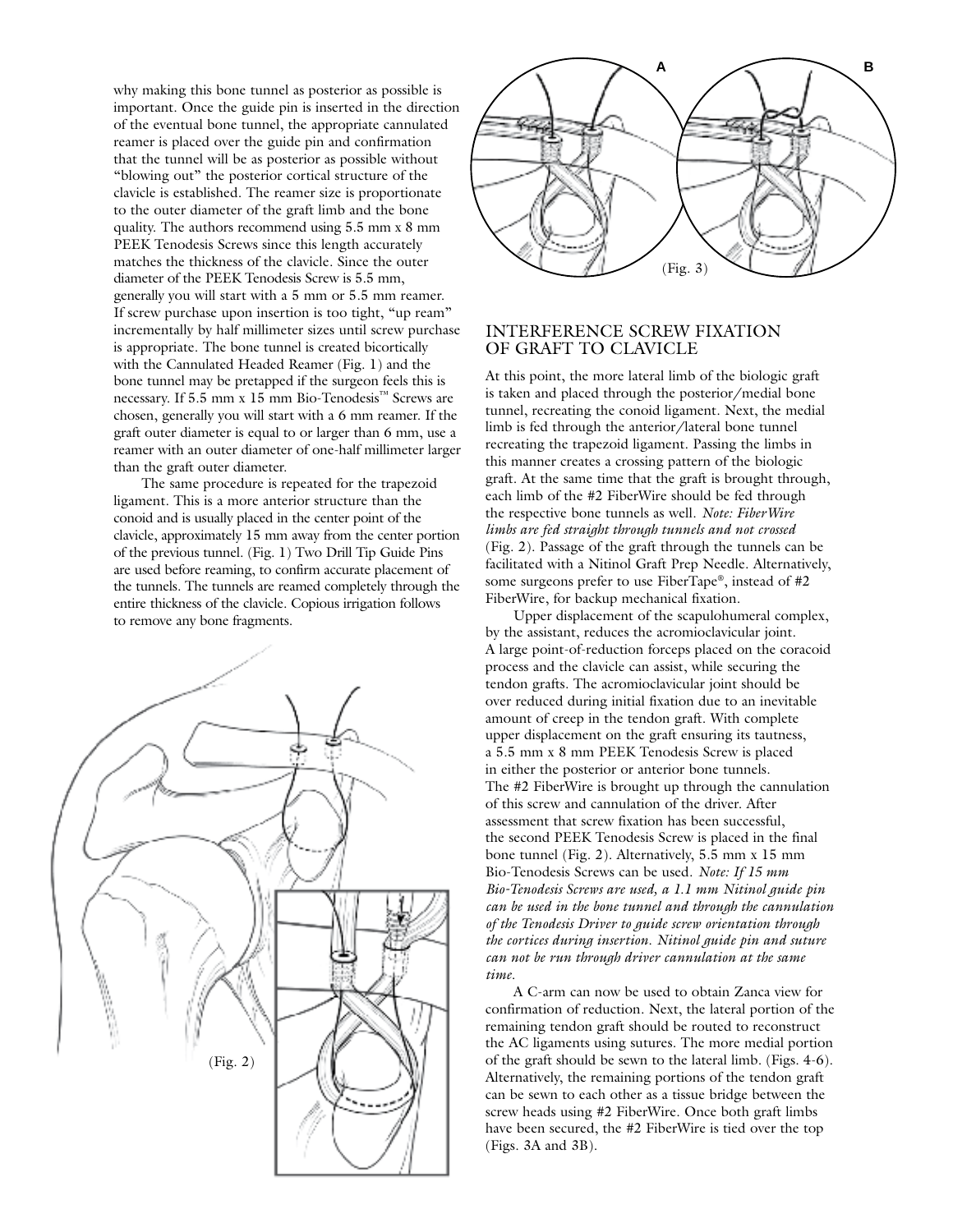





# CLOSURE

One of the most important concepts with acromioclavicular or coracoclavicular joint reconstruction is the closure of the deltotrapezial fascial flaps that were made previously. A nonabsorbable suture in a modified Mason-Allen type stitch is placed through the deltoid fascia. Six or seven stitches are used at this point and are tied at the end. The knots are tied on the posterior aspect of the trapezius. This should completely obscure the grafts, as well as the clavicle.

If there is any concern that this is not a secure repair, the deltoid should be repaired through small drill holes in the anterior cortex of the clavicle. Some worry exists, based on two 5-6 mm bone tunnels in the clavicle with further small defects in the clavicle that this could lead to an iatrogenic fracture. Four-point bending trials have demonstrated a decrease in the stress riser at the clavicle with the addition of a screw. In other words, there is less chance of a fracture with a screw in the tunnel than without.

The deltotrapezial internal and AC joint capsule are closed with 0 ETHIBOND. The subdermal skin is closed with 2-0 or 3-0 absorbable sutures. The skin itself is closed with either running 2-0 Prolene or interrupted nylon, everting the edge of the skin. A compression dressing is placed.

# POSTOPERATIVE COURSE

Zanca, as well as axillary radiographs, are taken immediately postoperatively and compared with those taken six weeks postoperatively. The patient is placed in a modified "gunslinger" brace to completely support the arm. The use of brace support is critical. Bilateral Zanca views are obtained during the first postoperative visit to measure coracoclavicular distance in both shoulders, for comparison to normal. The patient is told that he will be in the brace for six weeks and can come out of it only during supervised therapy, which involves active assisted range of motion in all planes. Pendulum exercises three times a day are started immediately. From 6 - 12 weeks, the brace is generally discontinued; however, no strengthening or lifting can be done as the graft is still maturing. From 12 - 24 weeks, isometric exercises are begun. Contact athletics are allowed six months postoperatively.

### COMPLICATIONS

The primary author has noted a few mostly radiographic failures and one case of a sterile abscess that resolved when suture was removed. Additional potential complications include infection, clavicle fracture, coracoid fracture, or osteolysis of the distal clavicle. Of course, complete failure due to nonhealing of the ligament grafts is always a potential consequence.

# **CONCLUSIONS**

The biomechanical analysis of the acromioclavicular and coracoclavicular ligaments and their influence on the acromioclavicular joint have aided and directed the proposed operative technique.1, 2, 3, 4, 5, 9 The use of autogenous semitendinosus graft for reconstruction of the acromioclavicular joint has been reported by Jones and coworkers<sup>6</sup> and Lee and coworkers.<sup>7</sup> These studies, along with the development of the Bio-Tenodesis System, led to this eventual technique.

The anatomic coracoclavicular joint reconstruction technique is designed to place tendon grafts in the exact anatomic location. It also attempts to provide and reconstruct any remnants of the acromioclavicular joint capsule ligaments, specifically the superior and posterior portions. This procedure does not purport to be the "best," but it does allow anatomic recreation of damaged anatomy. It does this with the previously described interference screw fixation to bone, which has worked successfully in other applications.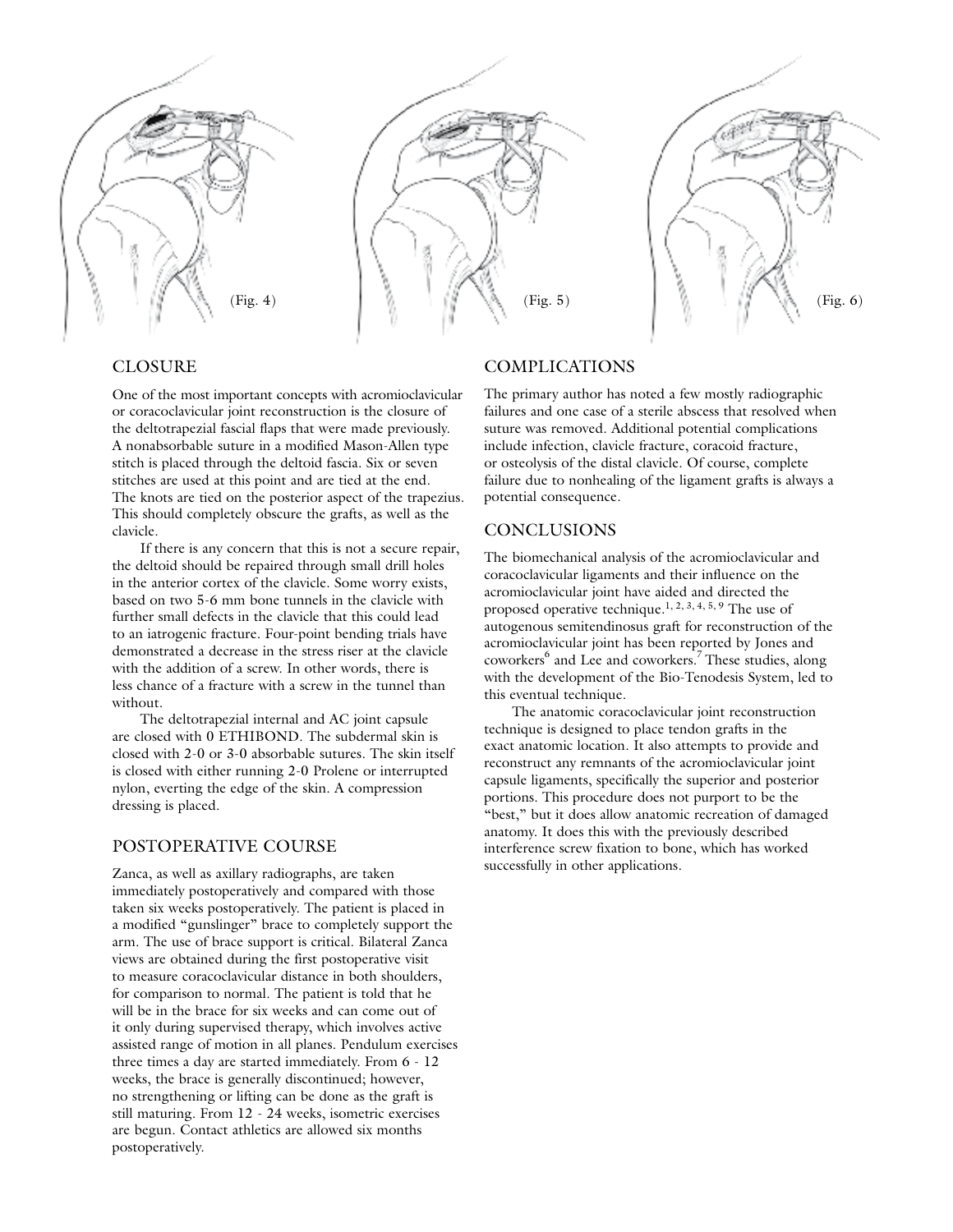# REFERENCES

- 1. K. Fukuda, E.V. Craig, A. Kai-Nan et al., *Biomechanical study of the ligamentous system of the acromioclavicular joint*, J Bone Joint Surg 68 (1986), pp. 434–439.
- 2. M.R. Urist, *Complete dislocations of the acromioclavicular joint. The nature of the traumatic lesion and effective methods of treatment with an analysis of forty-one cases*, J Bone Joint Surg 28 (1946), pp. 813–837.
- 3. K.-W. Lee, R.E. Debski, C.-H. Chen et al., *Functional evaluation of the ligaments at the acromioclavicular joint during anteroposterior and superoinferior translation*, Am J Sports Surg 25 (1997), pp. 858–862.
- 4. J.J. Klimkiewicz, G.R. Williams, J.S. Sher et al., *The acromioclavicular capsule as a restraint to posterior translation of the clavicle: A biomechanical analysis*, J Shoulder Elbow Surg 8 (1999), pp. 119–124.
- 5. R.E. Debski, I.M. Parsons, S.L.-Y. Woo et al., *Effect of capsular injury on acromioclavicular joint mechanics*, J Bone Joint Surg 83-A (2001), pp. 1344–1351.
- 6. H.P. Jones, M.J. Lemos and A.A. Schepsis, *Salvage of failed acromioclavicular joint reconstruction using autogenous semitendinosus tendon from the knee. Surgical technique and case report*, Am J Sports Med 29 (2001), pp. 234–237.
- 7. S.J. Lee, S.J. Nicholas, K.H. Akizuki et al., *Reconstruction of the coracoclavicular ligaments with tendon grafts. A comparative biomechanical study*, Am J Sports Med 31 (2003), pp. 648–654.
- 8. C.G. Rios, R.A. Arciero, and A.D. Mazzocca, *Anatomy of the Clavicle and Coracoid Process for Reconstruction of the Coracoclavicular Ligaments*, Am J Sports Med 35 (2007), pp. 811–817.
- 9. A.D. Mazzocca, S.A. Santangelo, S.T. Johnson, C.G. Rios, M.L. Dumonski, and R.A. Arciero, *A Biomechanical Evaluation of an Anatomical Coracoclavicular Ligament Reconstruction*, Am J Sports Med 34 (2006), pp. 236–246.
- 10. A.D. Mazzocca, R.A. Arciero, J. Bicos, *Clinical Sports Medicine Update: Evaluation and Treatment of Acromioclavicular Joint Injuries*, Am J Sports Med 35 (2007), pp. 316-329.

| PEEK Tenodesis Screw, 5.5 mm x 8 mm                                     | AR-1655PS              |
|-------------------------------------------------------------------------|------------------------|
| Bio-Tenodesis Screw, 5.5 mm x 15 mm                                     | AR-1555B               |
| Acromioclavicular Joint Reconstruction Master Set (AR-2255MS) includes: |                        |
| Drill, 4 mm, cannulated                                                 | $AR-1204L$             |
| Drill, 4.5 mm, cannulated                                               | AR-1204.5L             |
| Headed Reamer, 5 mm, cannulated                                         | AR-1405                |
| Headed Reamer, 5.5 mm, cannulated                                       | AR-1405.5              |
| Headed Reamer, 6 mm, cannulated                                         | AR-1406                |
| Headed Reamer, 6.5 mm, cannulated                                       | AR-1406.5              |
| ACL Guide Frame Handle                                                  | AR-1510H<br>$AR-2254L$ |
| AC Guide, left<br>AC Guide, right                                       | AR-2254R               |
| <b>Fixed Guide</b>                                                      | AR-2255CG-01           |
| Guide Pin Sleeve                                                        | AR-2255CG-02           |
| <b>Clavicle Drill Positioner</b>                                        | AR-2255CG-03           |
| Drill Stop                                                              | AR-2255CG-04           |
| Drill Sleeve, 3 mm                                                      | AR-2255CG-05           |
| <b>AC Tenodesis Screw Driver</b>                                        | AR-2255D               |
| AC Joint Coracoid Graft Passer, left                                    | AR-2256L               |
| AC Joint Coracoid Graft Passer, right                                   | AR-2256R               |
| <b>Graft Sizer</b>                                                      | AR-2265                |
| Forked Probe                                                            | AR-6002                |
| AC Joint Reconstruction Instrument Case                                 | AR-2255MC              |
| <b>Required Disposables:</b>                                            |                        |
| Drill Tip Guide Pin, 2.4 mm, qty. 2                                     | AR-1250L               |
| SutureLasso SD Wire Loop                                                | AR-4068-05SD           |
| #2 FiberWire, 38 inches w/Tapered Needle, 26.5 mm 1/2 circle, qty. 3    | AR-7200                |
| #2 FiberWire, 38 inches                                                 | AR-7233                |
| <b>Optional Instruments/Disposables:</b>                                |                        |
| Guide Pin, 1.1 mm, Nitinol                                              | AR-1249                |
| Bio-Tenodesis Tap, 5.5 mm x 15 mm                                       | AR-1555T               |
| Tear Drop Handle (required w/tap)                                       | AR-2001                |
| Bio-Tenodesis Disposables Kit                                           | AR-1676DS              |